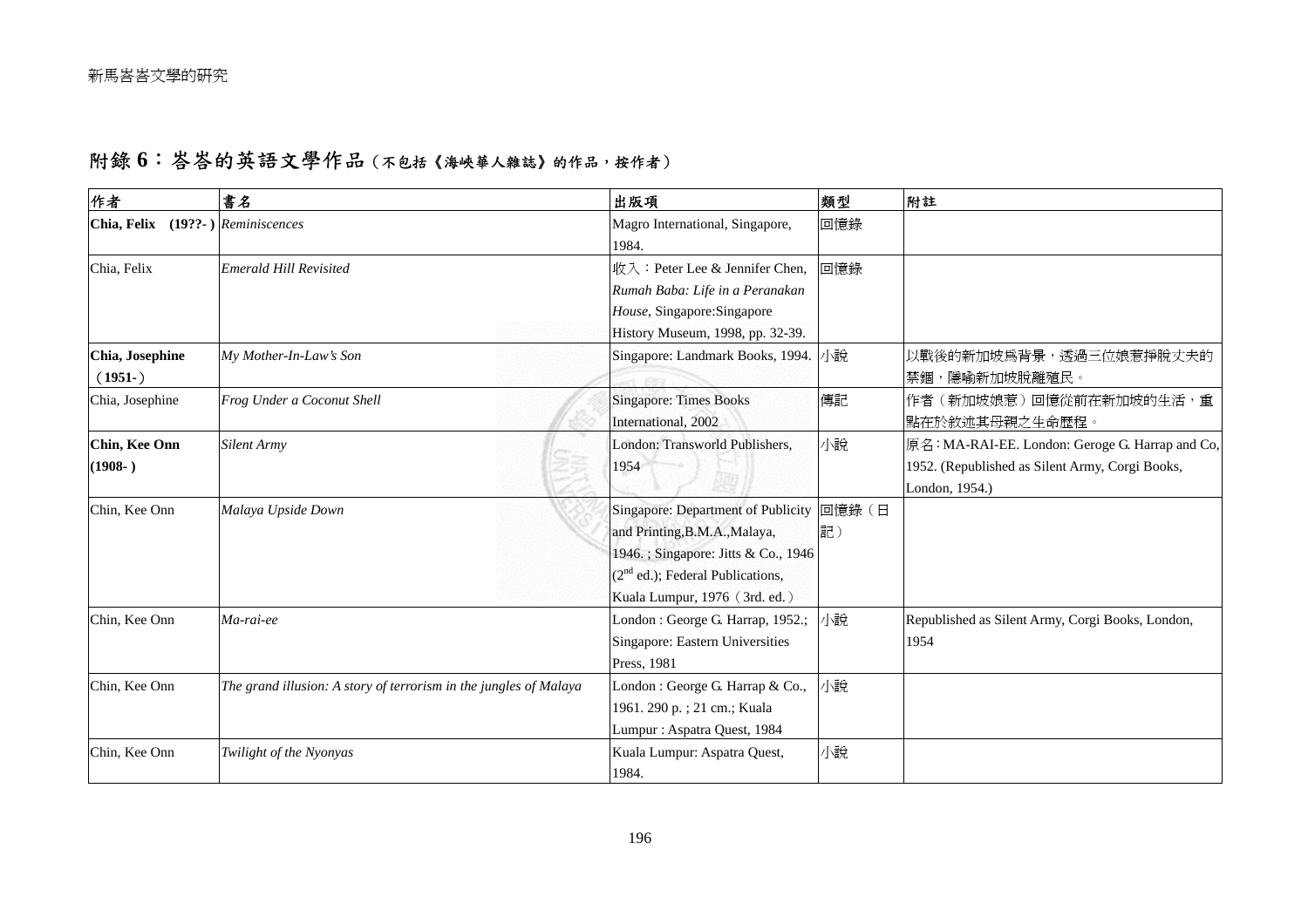| <b>Ee, Tiang Hong</b><br>$(1933-1990)$ | I of the many faces.                                                                                                                                        | Malacca: Wah Seong Press., 1960.                                          | 詩集 |                                                                                                                                                |
|----------------------------------------|-------------------------------------------------------------------------------------------------------------------------------------------------------------|---------------------------------------------------------------------------|----|------------------------------------------------------------------------------------------------------------------------------------------------|
| Ee, Tiang Hong                         | Lines Written in Hawaii                                                                                                                                     | Hawaii: East West Centre, 1973                                            | 詩集 |                                                                                                                                                |
| Ee, Tiang Hong                         | Myths for a Wilderness.                                                                                                                                     | Singapore: Heinemann<br>Educational Books (Asia), 1976.                   | 詩集 |                                                                                                                                                |
| Ee, Tiang Hong                         | 'Kuala Lumpur'                                                                                                                                              | Australia: (1979) Westerly no. 3,<br>September p. 64                      | 詩  |                                                                                                                                                |
| Ee, Tiang Hong                         | 'Exile'                                                                                                                                                     | Australia: (1982) Westerly vol. 27,<br>no. 2, June p. 80                  | 詩  |                                                                                                                                                |
| Ee, Tiang Hong                         | Tranquerah,                                                                                                                                                 | Singapore: National University of<br>Singapore, 1985                      | 詩集 |                                                                                                                                                |
| Ee, Tiang Hong                         | 'Coming To'                                                                                                                                                 | Australia: (1986) Westerly vol. 31,<br>no. 3, September p. 56             | 詩  |                                                                                                                                                |
| Ee, Tiang Hong                         | Nearing a Horizon                                                                                                                                           | Singapore: UniPress, 1986 (1994)                                          | 詩集 |                                                                                                                                                |
| <b>Gwee, Thian Hock</b><br>$(19??-)$   | A Nonya Mosaic--My Mother's Childhood                                                                                                                       | Times Books International,<br>Singapore, 1985. 154p                       | 傳記 |                                                                                                                                                |
| Ho, Ruth Gek Lian<br>$(1927-)$         | <b>Rainbow Round My Shoulder</b>                                                                                                                            | Singapore: Eastern Universities<br>Press, 1975                            | 傳記 |                                                                                                                                                |
| Kon, Stella                            | (1944-) The Immigrant & Other Plays (comprising The Immigrant; Runner<br>of Marathon; Hideout in Geylang; The Eldest Brother; Zeep; Birds<br>of a Feather). | Singapore: Heinemann Asia, 1975.                                          | 戲劇 | 其中: Zeep 及 The Eldest Brother 曾在 1979年新加坡<br>的 Anglo Chinese Junior College 公演。而 Birds of a<br>Feather 則於 1980年在馬來亞大學公演,由 Leow<br>Puay Tin 執導。 |
| Kon, Stella                            | Emporium and Other Plays (comprising The Naga in The Swamp;<br>Asoka; Kumba Kumba: Emporium; In the Repair Shop)                                            | Singapore: Heinemann Asia, 1977.                                          |    |                                                                                                                                                |
| Kon, Stella                            | The Bridge                                                                                                                                                  | 創作: 1977. Singapore: Federal,<br>1980; Singapore: Constellation,<br>1992. | 戲劇 | 1977年新加坡國家戲劇獎 (Singapore National<br>Playwriting Competition)首獎。1987年於新加坡公<br>演,由 Geetha Nair 執導。                                              |
| Kon, Stella                            | The Scholar's Mother (收錄於 Prize-Winning Plays I)                                                                                                            | Singapore: Federal, 1980                                                  | 戲劇 |                                                                                                                                                |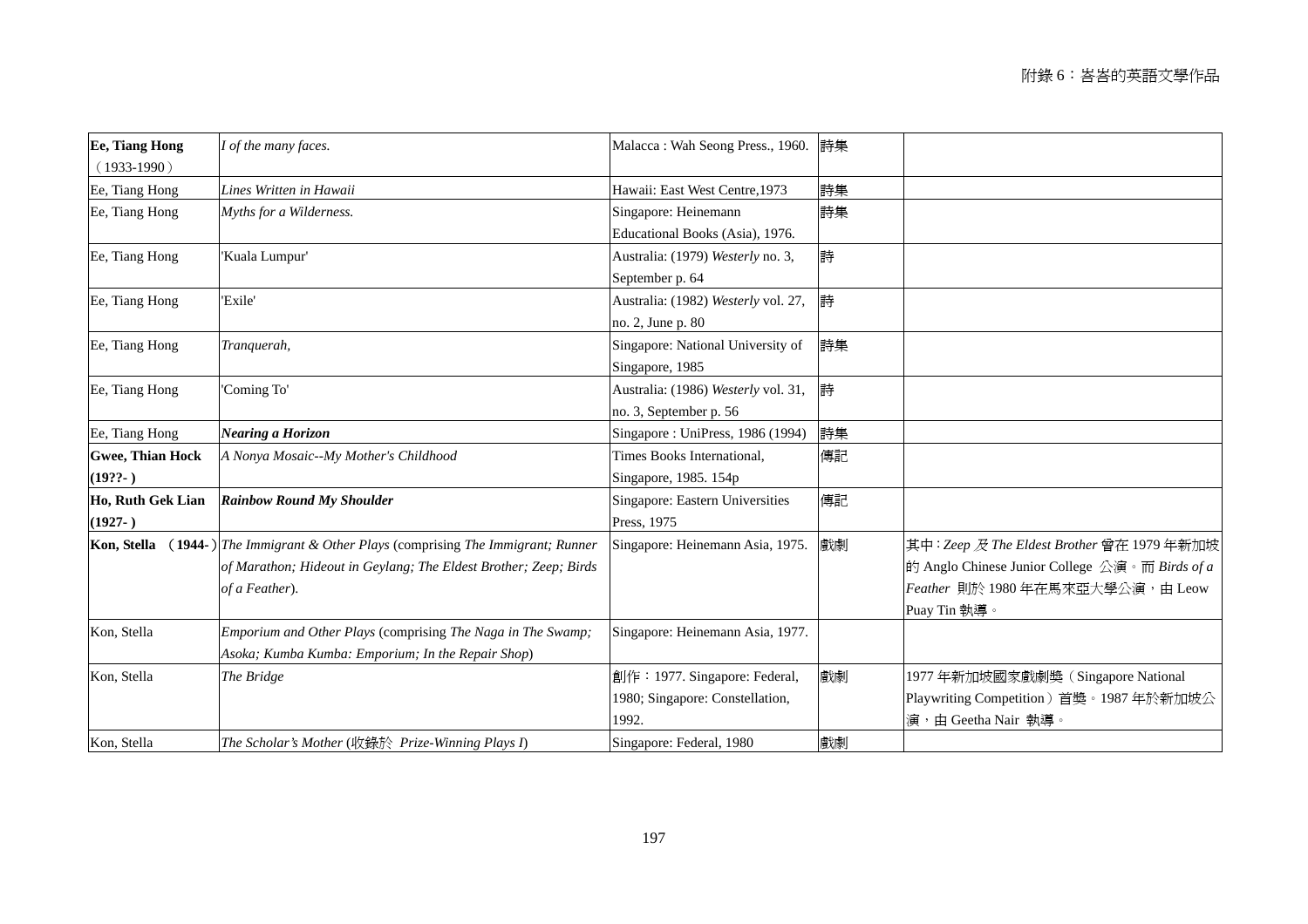| Kon, Stella | <b>Trial</b>                          | 創作: 1982. Singapore: Federal,                        | 戲劇   | 1982年新加坡國家戲劇獎 (Singapore National                  |
|-------------|---------------------------------------|------------------------------------------------------|------|----------------------------------------------------|
|             |                                       | 1986.                                                |      | Playwriting Competition)首獎。分別於 1989(Dir. Lee       |
|             |                                       |                                                      |      | Yew Moon) 及 1990 (Dir. Christine Lim) 年在新加         |
|             |                                       |                                                      |      | 坡公演。                                               |
| Kon, Stella | Emily of Emerald Hill                 | London: Macmillan Press Ltd, 1989 戲劇                 |      | 敘述一爲新加坡娘惹 Emily Gan 的生命歷程。                         |
|             |                                       | (Reprint:1990,1991); Singapore:                      |      | 1983年新加坡國家戲劇獎 (Singapore National                  |
|             |                                       | SNP Editions Pte Ltd., 2000.                         |      | Playwriting Competition)首獎。                        |
|             |                                       |                                                      |      | 於 1984至 1999年之間,於新加坡及馬來西亞各地                        |
|             |                                       |                                                      |      | 演出。                                                |
| Kon, Stella | Dragon's Teeth Gate                   | $\left  \hat{\mathbb{E}} \right $ = 1986. Singapore: | 戲劇   | 1986年於新加坡公演。由 Lim Siauw Chong 執導。                  |
|             |                                       | Constellation, 1990                                  |      |                                                    |
| Kon, Stella | <b>Silent Song</b>                    | 創作: 1986. Singapore:                                 | 戲劇   |                                                    |
|             |                                       | Constellation Books, 1992                            |      |                                                    |
| Kon, Stella | Doubt                                 | 1988                                                 | 戲劇   | 1988年新加坡短篇劇本獎特別獎。(Special Prize                    |
|             |                                       |                                                      |      | 1988 Singapore Short-Play Competition).            |
| Kon, Stella | Butterflies Don't Cry and Other Plays | Singapore: Raffles, 2000.                            | 戲劇   | Butterflies Don't Cry 曾於 1989年在新加坡公演,由             |
|             |                                       |                                                      |      | Daniel Kohl 執導。                                    |
| Kon, Stella | The Towkay's Daughter                 | 1990                                                 | 戲劇   | 1990於新加坡公演。                                        |
| Kon, Stella | The Scholar and The Dragon            | Singapore: Federal, 1986. Reissued, 小說               |      |                                                    |
|             |                                       | EPB, 1996.                                           |      |                                                    |
| Kon, Stella | Eston                                 | Singapore: EPB, 1995.                                | 小說   | Merit Prize 1994 Singapore Literature Competition. |
| Kon, Stella | 'Inheritance''                        | 收入: Lloyd Fernando 編, 22                             | 短篇小說 |                                                    |
|             |                                       | Malaysian Stories. Singapore:                        |      |                                                    |
|             |                                       | Heinemann, 1968, pp.72-75.                           |      |                                                    |
| Kon, Stella | 'Mushroom Harvest''                   | 收入: Lloyd Fernando 編, 22                             | 短篇小說 |                                                    |
|             |                                       | Malaysian Stories. Singapore:                        |      |                                                    |
|             |                                       | Heinemann, 1968, pp.206 -215.                        |      |                                                    |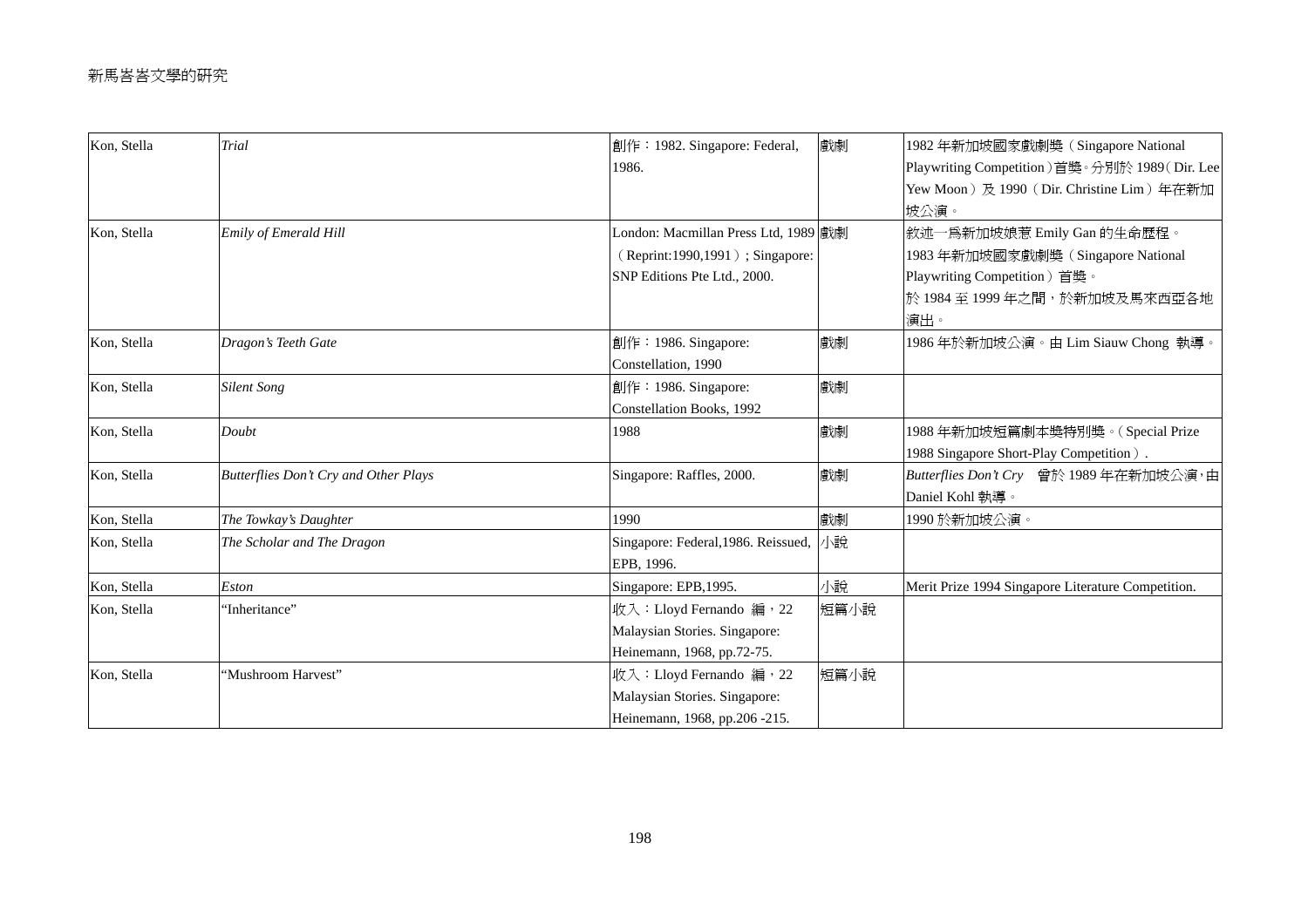| Kon, Stella | "Bed Time"                                          | 收入: Geraldine Heng 編, The Sun 短篇小說 |      |                                   |
|-------------|-----------------------------------------------------|------------------------------------|------|-----------------------------------|
|             |                                                     | in Her Eyes: Stories by Singapore  |      |                                   |
|             |                                                     | Women. Singapore: Woodrose,        |      |                                   |
|             |                                                     | 1976, pp.1-3.                      |      |                                   |
| Kon, Stella | 'The Ships in the Harbour, the Cars on the Street." | 收入: Geraldine Heng 編, The Sun 短篇小說 |      |                                   |
|             |                                                     | in Her Eyes: Stories by Singapore  |      |                                   |
|             |                                                     | Women. Singapore: Woodrose,        |      |                                   |
|             |                                                     | 1976, pp.4-8.                      |      |                                   |
| Kon, Stella | 'Kampar, in Silence"                                | 收入: Geraldine Heng 編, The Sun 短篇小說 |      |                                   |
|             |                                                     | in Her Eyes: Stories by Singapore  |      |                                   |
|             |                                                     | Women. Singapore: Woodrose,        |      |                                   |
|             |                                                     | 1976, pp.9-35.                     |      |                                   |
| Kon, Stella | 'The Scholarship."                                  | 收入: Robert Yeo 編, Asean Short 短篇小說 |      |                                   |
|             |                                                     | Stories. Singapore: Heinemann      |      |                                   |
|             |                                                     | Asia, 1981, pp. 171-88.            |      |                                   |
| Kon, Stella | Dracula and Other Stories.                          | Singapore: Federal, 1982.          | 短篇小說 |                                   |
| Kon, Stella | 'The Morning Expedition"                            | 收入: Robert Yeo 編, Singapore        | 短篇小說 |                                   |
|             |                                                     | Short Stories. Singapore:          |      |                                   |
|             |                                                     | Heinemann Asia, 1989, pp. 9-12.    |      |                                   |
| Kon, Stella | 'The Martyrdom of Helena Rodrigues."                | 收入: Robert Yeo 編, Singapore        | 短篇小說 |                                   |
|             |                                                     | Short Stories. Singapore:          |      |                                   |
|             |                                                     | Heinemann Asia, 1989, pp. 13-20.   |      |                                   |
| Kon, Stella | 'Vroom Down New Bridge Road"                        | 收入: Robert Yeo 編, Singapore        | 短篇小說 |                                   |
|             |                                                     | Short Stories. Singapore:          |      |                                   |
|             |                                                     | Heinemann Asia, 1989, pp. 21-25.   |      |                                   |
| Kon, Stella | Parent                                              | 詩                                  |      | http://www.emilyofemeraldhill.com |
|             |                                                     |                                    |      | (2003/06/15)<br>瀏覽)               |
| Kon, Stella | East Coast Malaysia (for Su's Birthday)             | 詩                                  |      | http://www.emilyofemeraldhill.com |
|             |                                                     |                                    |      | (2003/06/15)<br>瀏覽)               |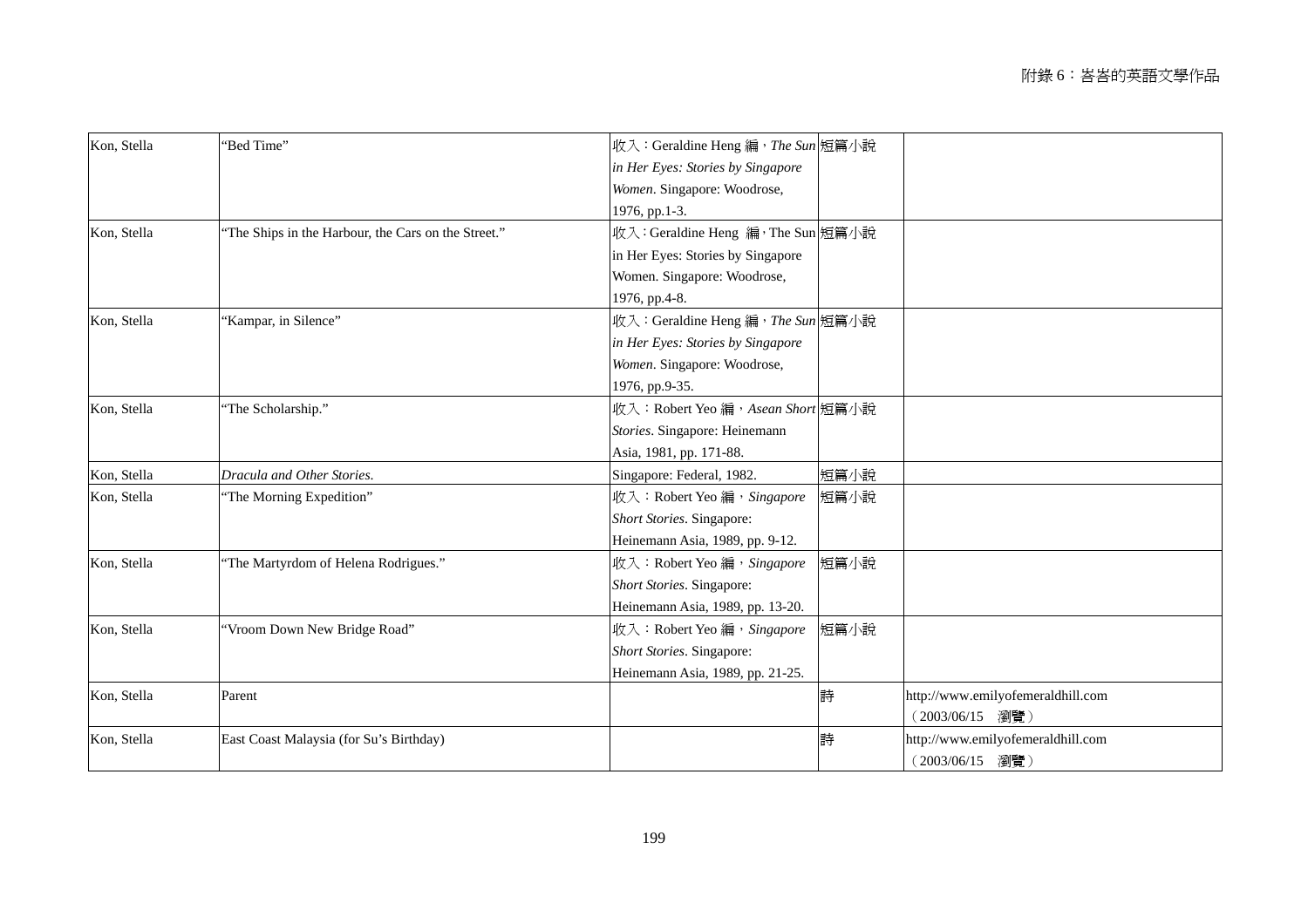| Kon, Stella                  | Ars Longa                                                       |                                                                                                                           | 詩  | http://www.emilyofemeraldhill.com<br>(2003/06/15 瀏覽)                           |
|------------------------------|-----------------------------------------------------------------|---------------------------------------------------------------------------------------------------------------------------|----|--------------------------------------------------------------------------------|
| Kon, Stella                  | Benjamin Sheares Bridge by Night                                | 摘自: Trial                                                                                                                 | 詩  |                                                                                |
| Kon, Stella                  | <b>Political Rally</b>                                          | 摘自:Trial                                                                                                                  | 詩  |                                                                                |
| Kon, Stella                  | The Helmsman's Task                                             | 摘自:Trial                                                                                                                  | 詩  |                                                                                |
| Kon, Stella                  | Mrs. Teo at the Food Centre                                     | 摘自:Trial                                                                                                                  | 詩  |                                                                                |
| Kon, Stella                  | Cheng Ho's Voyages                                              | 摘自: Dragon's Teeth Gate.                                                                                                  | 詩  |                                                                                |
| Kon, Stella                  | Doomsday Scenario                                               | 摘自: Dragon's Teeth Gate                                                                                                   | 詩  |                                                                                |
| Kon, Stella                  | Temptation to Renunciation                                      | 摘自: Dragon's Teeth Gate                                                                                                   | 詩  |                                                                                |
| Kon, Stella                  | <b>Meditation Verses</b>                                        |                                                                                                                           | 詩  |                                                                                |
| Kon, Stella                  | Human Heart Fruit                                               | 2002/06                                                                                                                   | 戲劇 |                                                                                |
| Kon, Stella                  | A Breeding Pair (comprising Z is for Zygote; To Hatch A Swan)   | 創作: 1971. Singapore: Raffles,<br>2000                                                                                     | 戲劇 | 於 1973 在怡保公演, 導演: Chin San Sooi                                                |
| Lau, Aileen Guek<br>Lin      | Face to Faith                                                   | Singapore : Pagesetters Services,<br>1994                                                                                 | 詩集 | 共收 59 首詩                                                                       |
| Lee, Choo Neo                | "The Life of the Chinese girl in Singapore" (譯: 新加坡華族女孩<br>的一生) | 刊載: <i>Queen</i> , 1913. repr. as "60<br>years ago it was a cloistered<br>existence", in The New Nation, 17<br>Jan. 1972. | 傳記 |                                                                                |
| Lee, Kip Lee<br>$(19? ? - )$ | Amber Sands: A Boyhood Memoir                                   | Singapore: Federal Publications (S) 回憶錄<br>Pte Ltd. 1995 (reprinted 1996)                                                 |    | 作者爲現任新加坡「峇峇公會」(Peranakan<br>Association) 主席, 本書不僅是作者的自傳, 同時也<br>涉錄了回憶裡相關人物的故事。 |
| Lee, Kok Liang               | The Mutes in the Sun and Other Stories                          | Hong                                                                                                                      |    |                                                                                |
| $(1927-1992)$                |                                                                 | Kong: Heinemann Educational<br>Books (Asia), 1974.                                                                        |    |                                                                                |
| Lee, Kok Liang               | Flowers in the Sky                                              | Kuala Lumpur, Malaysia:                                                                                                   |    |                                                                                |
|                              |                                                                 | <b>Heinemann Educational Books</b>                                                                                        |    |                                                                                |
|                              |                                                                 | (Asia). 1981.                                                                                                             |    |                                                                                |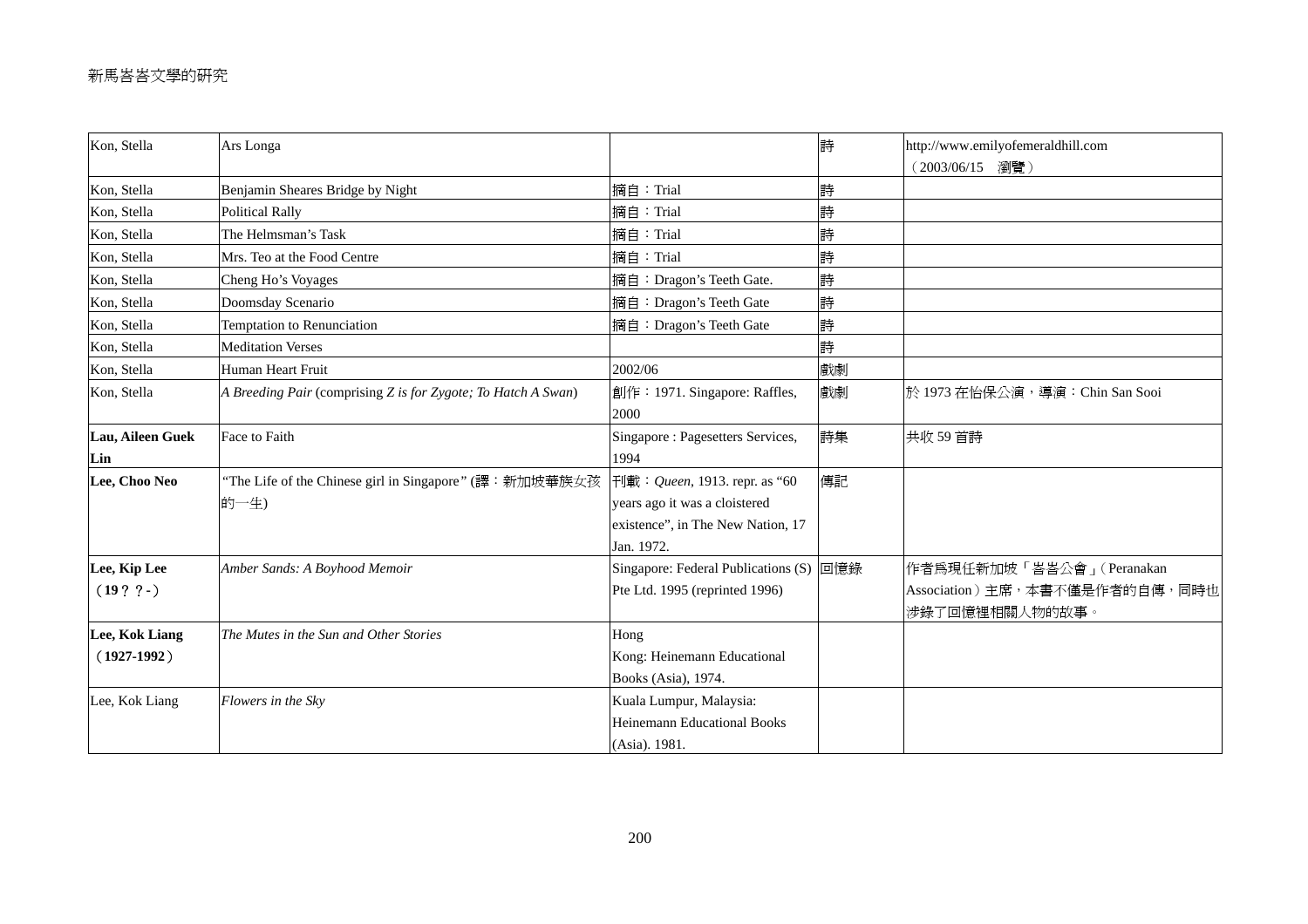| Lee, Kok Liang                   | Death is a Ceremony and Other Short Stories                                         | Singapore: Federal Publications.<br>1992.                                                                                            |         |                                                                                                                                                 |
|----------------------------------|-------------------------------------------------------------------------------------|--------------------------------------------------------------------------------------------------------------------------------------|---------|-------------------------------------------------------------------------------------------------------------------------------------------------|
| Lee, Kok Liang                   | London does not belong to me                                                        | Petaling Jaya: Maya Press, 2003.                                                                                                     |         |                                                                                                                                                 |
| Lee, Kuan Yew<br>$(1923- )$      | The Singapore Story: Memoirs of Lee Kuan Yew                                        | Singapore: Singapore Press<br>HPdings: Times Editions, 1998.                                                                         | 傳記 (自傳) |                                                                                                                                                 |
| Lee, Kuan Yew                    | From Third World to First: The Singapore Story: 1965-2000.                          | Singapore: Singapore Press<br>Holdings: Times Editions, 2000.                                                                        | 傳記 (自傳) |                                                                                                                                                 |
| Lim, Betty Koon<br>Teck (~1914-) | A Rose on My Pillow: Recollections of a Nyonya                                      | Singapore: Armour Publishing Pte<br>Ltd, 1994.                                                                                       | 回憶錄     | 爲新加坡娘惹的自傳。作者爲新加坡赫赫有名的陳<br> 篤生後代,其婚姻介紹人,更是近代亞洲著名學者 <br>林文慶;丈夫亦爲二戰前後新、馬(馬來亞)政治<br>史上的重要人物,因此作者的回憶,充分反映出二<br>戰前後峇峇社會從「上流(社會)式」生活到「漸<br>歸平淡」的起伏與轉變。 |
| Lim, Herbie Eng<br><b>Kwan</b>   | Mandalay Villa: Memories of a Peranakan Mansion                                     | 收入: Peter Lee & Jennifer Chen,<br>Rumah Baba: Life in a Peranakan<br>House, Singapore: Singapore<br>History Museum, 1998, pp. 25-31. | 回憶錄     |                                                                                                                                                 |
| Lim, Kean Siew (林<br>建壽, 1922-)  | <b>Inner Peace</b>                                                                  | Pelanduk Publications, Petaling<br>Jaya, 1994<br>Year: 1994, PP: 262 (Soft Cover)                                                    | 論說      |                                                                                                                                                 |
| Lim, Kean Siew                   | The Eye Over The Golden Sands                                                       | Pelanduk Publications, Petaling<br>Jaya, 1997.                                                                                       | 回憶錄     |                                                                                                                                                 |
| Lim, Kean Siew                   | Blood On the Golden Sands - The Memoirs of a Penang Family                          | Petaling Jaya: Pelanduk<br>Publications, 2000.                                                                                       | 回憶錄     |                                                                                                                                                 |
| Lim, Rosalind San<br>Neo (1922-) | My Life, My Memories, My Story: recollections of a 75-year old<br>great-grandmother | Singapore : Epic Management<br>Services, 1997.                                                                                       | 傳記 (自傳) |                                                                                                                                                 |
| Lim, Shirley<br>Geok-lin (1944-) | Crossing the Peninsular and Other Poems (跨越半島)                                      | 1980                                                                                                                                 | 詩集      | 獲頒 Commonwealth Poetry Prize (大英國協文學獎)                                                                                                          |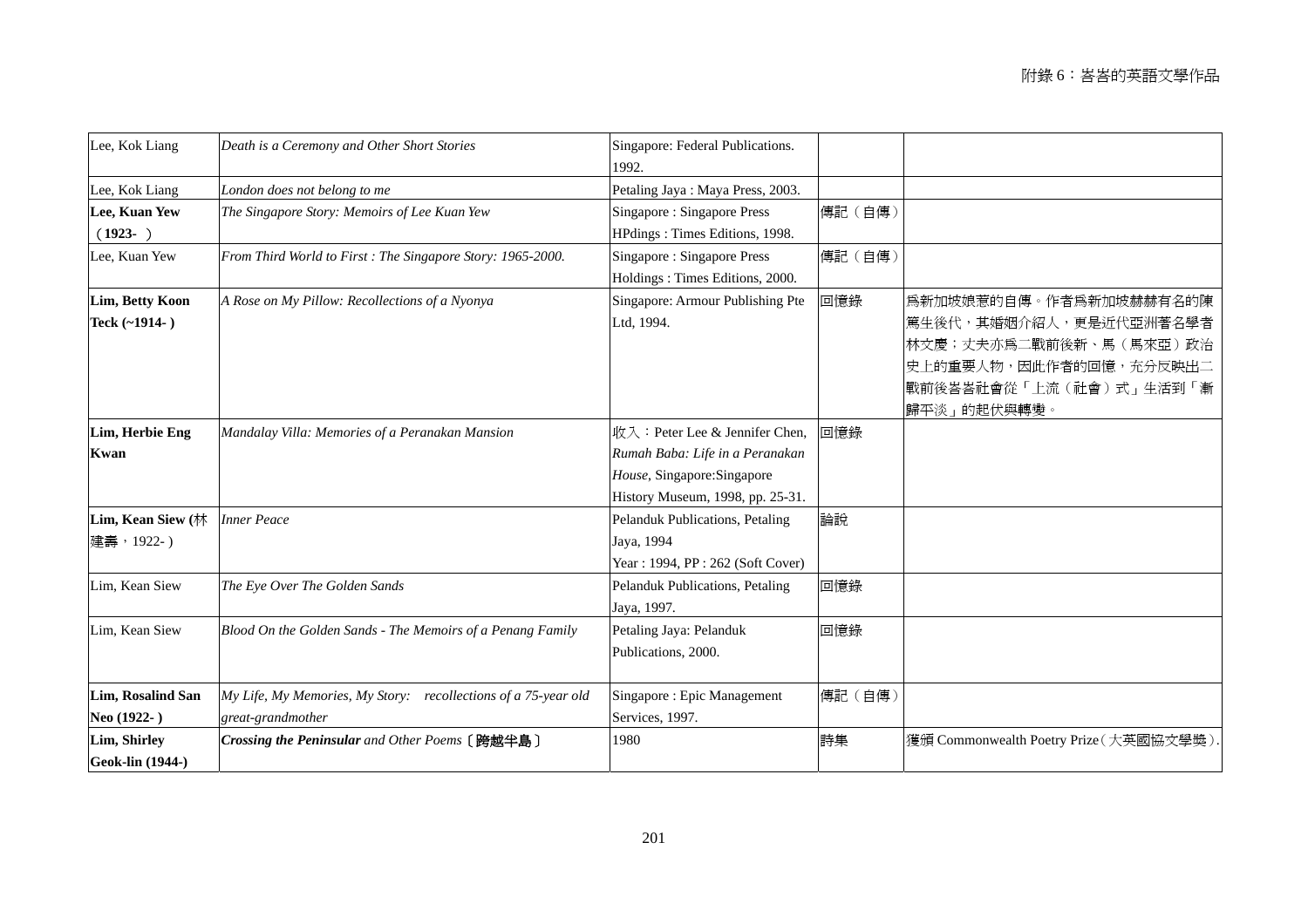## 新馬峇峇文學的研究

| Lim, Shirley Geok-lin No Man's Grove       |                                                                                            | 1985                            | 詩集     |                               |
|--------------------------------------------|--------------------------------------------------------------------------------------------|---------------------------------|--------|-------------------------------|
| Lim, Shirley Geok-lin Modern Secrets       |                                                                                            | 1989                            | 詩集     |                               |
| Lim, Shirley Geok-lin Monsoon History      |                                                                                            | 1994                            | 詩集     |                               |
|                                            | Lim, Shirley Geok-lin What the Fortune Teller Didn't Say                                   | 1998                            | 詩集     |                               |
|                                            | Lim, Shirley Geok-lin Another Country and Other Stories                                    | Singapore: Times Book           | 散文集    |                               |
|                                            |                                                                                            | International, 1982.            |        |                               |
|                                            | Lim, Shirley Geok-lin Two Dreams: New and Selected Stories                                 | New York: Feminist Press, 1997. | 短篇小說集  |                               |
|                                            | Lim, Shirley Geok-lin <i>Nationalism and Literature: English-Language Writing from the</i> | 1993                            | 論文集    |                               |
|                                            | <b>Philippines and Singapore</b>                                                           |                                 |        |                               |
|                                            | Lim, Shirley Geok-lin Writing South East/Asia-Against the Grain                            | 1994                            | 論文集    |                               |
|                                            | Lim, Shirley Geok-lin Transnational Asia Pacific                                           | 1999                            | 論文集    |                               |
| Lim, Shirley Geok-lin The Forbidden Stitch |                                                                                            | 1989                            | 論文集/文集 | 獲頒 American Book Award(美國書卷獎) |
|                                            |                                                                                            |                                 | (編著)   |                               |
|                                            | Lim, Shirley Geok-lin Approaches to Teaching Kingston's The Woman Warrior                  | 1991                            | 論文集/文集 |                               |
|                                            |                                                                                            |                                 | (編著)   |                               |
|                                            | Lim, Shirley Geok-lin Reading the Literatures of Asian America                             | 1992                            | 論文集/文集 |                               |
|                                            |                                                                                            |                                 | (編著)   |                               |
|                                            | Lim, Shirley Geok-lin One World of Literature                                              | 1992                            | 論文集/文集 |                               |
|                                            |                                                                                            |                                 | (編著)   |                               |
|                                            | Lim, Shirley Geok-lin Power, Race and Gander in Academe                                    | 2000                            | 論文集/文集 |                               |
|                                            |                                                                                            |                                 | (編著)   |                               |
|                                            | Lim, Shirley Geok-lin Tilting the Continent: Southeast Asian American Writing              | 2000                            | 論文集/文集 |                               |
|                                            |                                                                                            |                                 | (編著)   |                               |
|                                            | Lim, Shirley Geok-lin Asian American Literature: An Anthology                              | 2000                            | 論文集/文集 |                               |
|                                            |                                                                                            |                                 | (編著)   |                               |
| Lim, Shirley Geok-lin Joss and Gold        |                                                                                            | 2001                            | 長篇小說   |                               |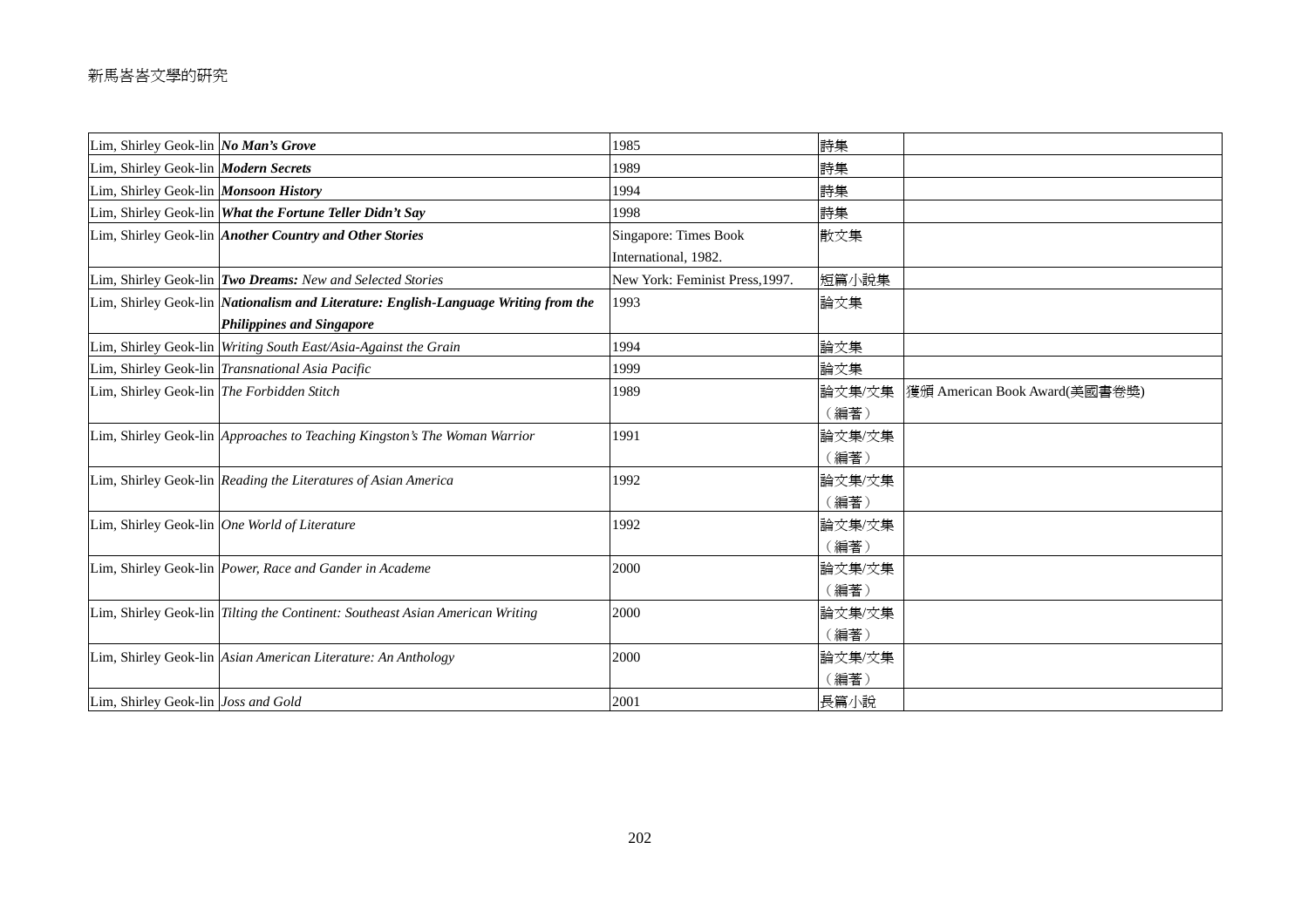|                        | Lim, Shirley Geok-lin <i>Among the white moonfaces</i> , <i>Memoirs of a Nyonya Feminist</i> .                     | <b>Singapore: Times Books</b>           | 自傳   | 這本書寫下她在馬來西亞的童年生活,以及在美國                          |
|------------------------|--------------------------------------------------------------------------------------------------------------------|-----------------------------------------|------|-------------------------------------------------|
|                        |                                                                                                                    | International. 1996.                    |      | 求學的生命歷程。註:本書原版:"Among The White                 |
|                        |                                                                                                                    |                                         |      | Moon Faces: An Asian-American Memoir of         |
|                        |                                                                                                                    |                                         |      | Homelands", New York: The Feminist Press, 1996. |
|                        |                                                                                                                    |                                         |      | 另有中譯本:張瓊惠譯,《月白的臉:一位亞裔美國                         |
|                        |                                                                                                                    |                                         |      | 人的家園回憶錄》,台北:麥田,2001。                            |
|                        | Lim, Shirley Geok-lin <i>Life's Mysteries: the best of Shirley Lim</i>                                             | <b>Singapore: Times Books</b>           | 短篇小說 | 共收錄 19 篇作品。作者記錄了過去(60 年代至 90                    |
|                        |                                                                                                                    | International, 1995.                    |      | 年代)近四十年裡發生在生活周遭的故事。                             |
| Low, Kway Soo          | After the Battle                                                                                                   | Singapore: Straits Chinese              | 戲劇   | 英文戲劇,但最早的戲劇表演是1904年的 A Race for                 |
|                        |                                                                                                                    | Recreation Club, 1913.                  |      | a Dinner (見戲劇表)。維多利亞劇院 (Victoria                |
|                        |                                                                                                                    |                                         |      | Theatre)( 由海峽華人休閒俱樂部 (Straits Chinese           |
|                        |                                                                                                                    |                                         |      | Recreation Club) 舉辦, 為上海華人紅十字會 (Chinese         |
|                        |                                                                                                                    |                                         |      | Red Cross Society) 籌募資金。Song Ong Siang (p.392)  |
| <b>Song, Ong Siang</b> | One Hundred Years' History of the Chinese in Singapore                                                             | Singapore: John Murray, 1902 (first 史書) |      |                                                 |
|                        |                                                                                                                    | $pub.$ )                                |      |                                                 |
|                        |                                                                                                                    | Singapore: Oxford University            |      |                                                 |
|                        |                                                                                                                    | Press, 1984                             |      |                                                 |
| <b>Tan, Hup Leong</b>  | A globe-trotting Voyage                                                                                            | 刊載: <i>Straits Times</i> , 1895         | 遊記   |                                                 |
| (18??)                 |                                                                                                                    |                                         |      |                                                 |
| Wee, Peter H. L.       | From Farm and Kampong.                                                                                             | Singapore: Graham Brash, 1989.          | 回憶錄  |                                                 |
| $(1938- )$             |                                                                                                                    |                                         |      |                                                 |
| Wee, Peter H. L.       | Medical school days.                                                                                               | Singapore: Graham Brash, 1993.          | 回憶錄  |                                                 |
| Wee, Peter H. L.       | Woman's Head Covering & The Glory of God                                                                           |                                         | 論說   | assembly literature (宗教文學)                      |
| Woon, Walter C.M       | The Advocate's Devil                                                                                               | <b>Singapore: Times Books</b>           | 小說   |                                                 |
| $(1956-)$              |                                                                                                                    | International, 2002.                    |      |                                                 |
|                        | <b>Wu, Lien-Teh</b> ( $\overline{H}$ ) $\equiv$ $Plague$ Fighter: The Autobiography of a Modern Chinese Physician. | Cambridge: W. Heffer, 1959              | 自傳   | 直譯:《鼠疫的鬥士一一個中國現代醫師的自傳》。                         |
| 德 /Goh Lean Teck,      |                                                                                                                    |                                         |      | 1960年, 新加坡南洋學會出版中譯本《伍連德自傳》                      |
| 1879-1960)             |                                                                                                                    |                                         |      | (南洋學會叢書之一), 由徐民謀節譯。                             |